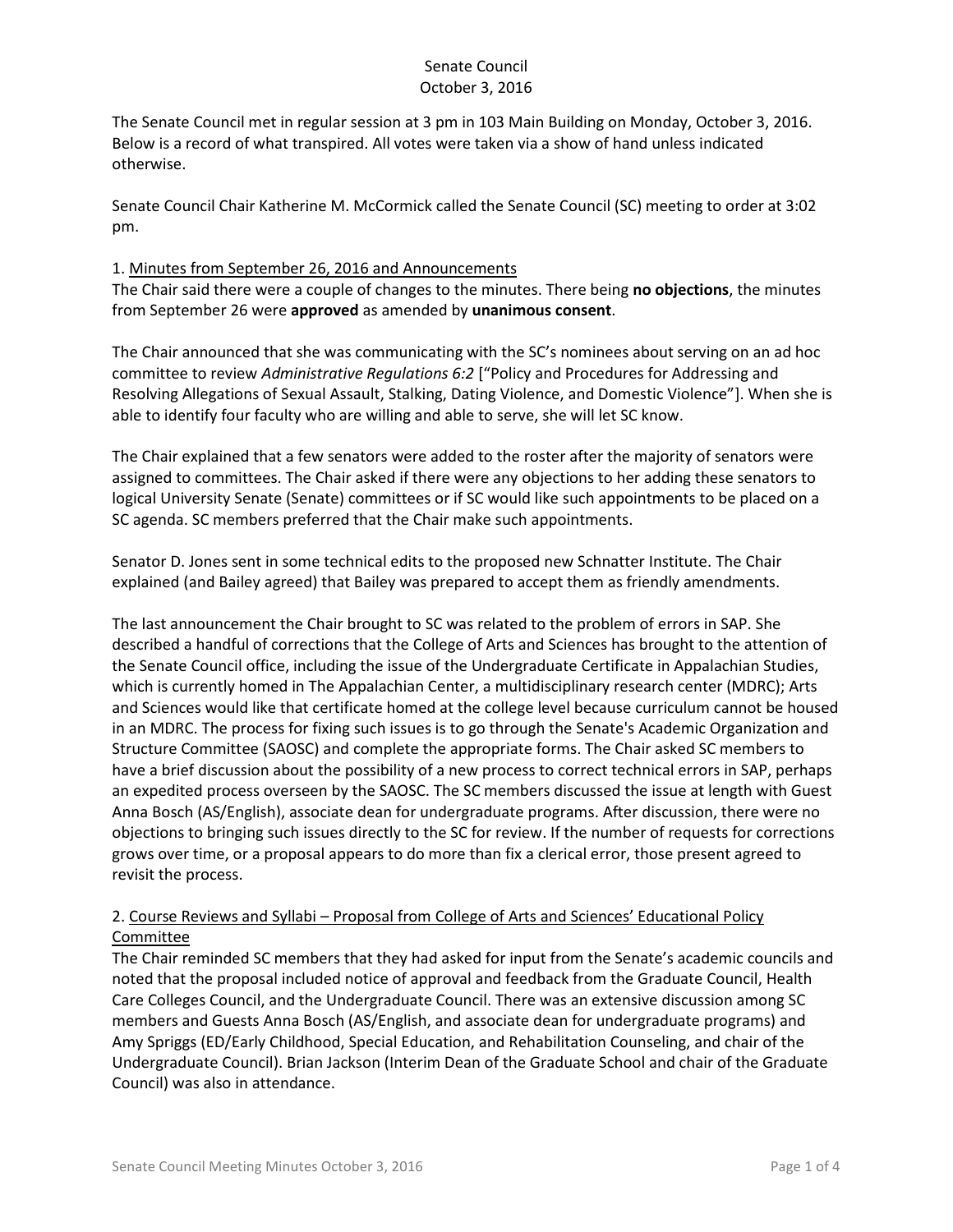As discussion wound down, Schroeder **moved** that the Course Reviews and Syllabi proposal be sent to the Undergraduate Council to request a formal proposal from the Undergraduate Council to describe what that body thinks should be included on the Curriculog course form based on the SC's discussion and the Undergraduate Council's past deliberations, consult with the Graduate Council, and return to the SC with specific recommendations for the Curriculog course form along with a possible draft of the form and suggested dates for moving towards implementing the revised Curriculog course form. Brown **seconded**. As an aside, Brown reiterated his past requests for a campuswide repository for current course syllabi. Reid commented that the lack of such a repository was a common complaint from students.

After additional discussion, Schroeder clarified that the intent of her motion was to ensure the SC and SC office had sufficient detail to implement changes; the proposal from the College of Arts and Sciences coupled with the input from the academic councils was not actionable in narrative form. She suggested that the Undergraduate Council (UC) suggest dates for piloting a revised Curriculog course form. After the SC reviews the specific changes recommended by the UC, the Chair can work with SC office staff to have the changes implemented. Lauersdorf lamented the various syllabus-related documents and communications that exist around campus and wondered if there was a way to standardize that type of information. Ms. Brothers commented that the motion from SC charging the UC with certain actions could be used by UC to recommend removal or consolidation of the various syllabus-related documents and communications.

A **vote** was taken and the motion **passed** with none opposed.

3. Committee Reports

a. Senate's Academic Organization and Structure Committee (SAOSC) – Ernie Bailey, Chair i. Proposed Name Change of Department of Anatomy and Neurobiology to the Department of Neuroscience

Bailey explained the proposal. There were a few comments by SC members. Guest Anna Bosch (AS/English, and associate dean for undergraduate programs) and Guest Bret Smith (ME/Physiology) answered questions from SC members. In response to a question about activities in the area of neuroscience, Smith replied that there were approximately 100 faculty in many departments across campus who identified as being neuroscientists but that only 20 faculty were in the department. He opined that neuroscientists, such as himself, would not find the new department name objectionable.

The **motion** from the SAOSC was that the SC recommend to the Senate that it endorse the name change for the Department of Anatomy and Neurobiology in the College of Medicine to the Department of Neuroscience in the College of Medicine. Because the motion came from committee, no **second** was necessary. A **vote** was taken and the motion **passed** with none opposed.

b. Senate's Admissions and Academic Standards Committee (SAASC) – Scott Yost, Chair i. Proposed Changes to *Senate Rules 3.1.0* ("Course Numbering System") and *Senate Rules 3.1.1* ("Exceptions")

Guest Scott Yost, chair of the Senate's Admissions and Academic Standards Committee (SAASC), explained the proposed changes. There were a few questions.

The motion from the SAASC was that the SC recommend to the Senate that it approve the proposed changes to *Senate Rules 3.1.0* ("Course Numbering System") and *Senate Rules 3.1.1* ("Exceptions").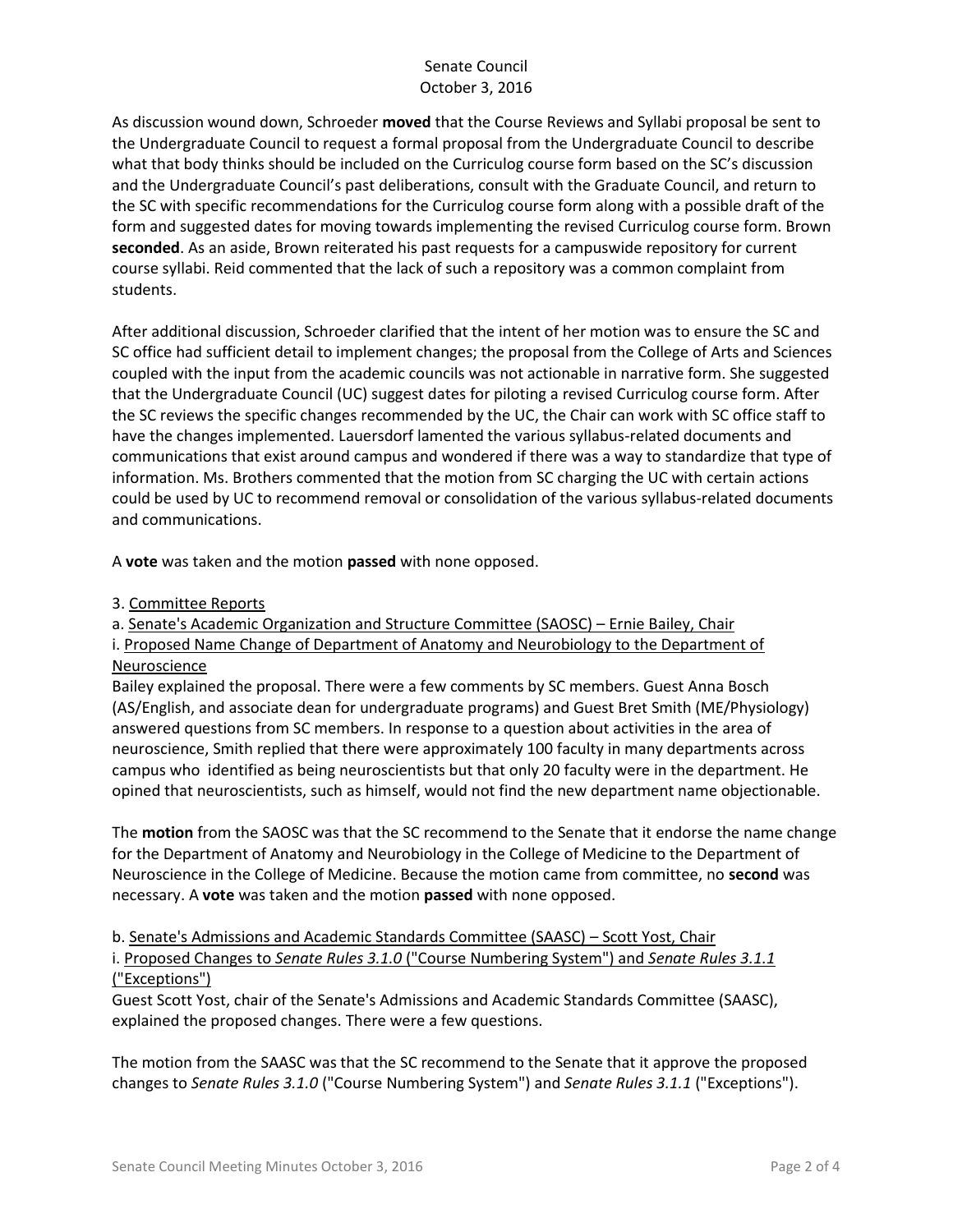Because the motion came from committee, no **second** was necessary. A **vote** was taken and the motion **passed** with none opposed.

c. Advisory Committee for Graduation Composition and Communication Requirement (ACGCCR) – Scott Yost and Kathi Kern, Co-Chairs

i. Proposed Changes to *Senate Rules 5.4.3.1* ("Composition and Communication," "Assessment of the Program's GCCR")

The Chair welcomed Guest Scott Yost (EN/Civil Engineering), co-chair of the Advisory Committee for Graduation Composition and Communication Requirement (ACGCCR) and Guest Kathi Kern (AS/History, director of the Center for the Enhancement of Learning and Teaching), the other co-chair of ACGCCR. Yost and Kern explained the proposed revisions regarding assessment of the graduation composition and communication requirement (GCCR).

SC members, Yost, and Kern engaged in a lengthy discussion. SC members expressed a variety of concerns, listed below.

- The proposed language would require more information to be submitted for assessment than the previous language.
- There are about 100 undergraduate degree programs; ACGCCR may not be big enough to be actively involved in the GCCR assessment for each undergraduate degree program.
- The proposed language is much stronger than the existing language and requests documentation from undergraduate programs that were not previously required.
- It will take a lot of effort on the part of a director of undergraduate studies (DUS) to submit the paperwork that the proposed language requires.
- The proposed language shifts responsibility for assessment from individual programs to the ACGCCR.
- The ACGCCR does not have the authority to evaluate a degree program's assessment plan.
- Enforcement of the GCCR assessment is an administrative function, not something the Senate can require.

There was no resolution to the proposed assessment policy.

#### ii. Proposed Workaround for GCCR Substitution Policy

Yost explained a potential "workaround" substitution policy as a waiver of the *Senate Rules* (*SR*). SC members expressing opinions objected, noting that course substitutions have always been in the purview of colleges so substituting one course for an approved GCCR course was a course substitution issue, not a waiver of the *SR*. Members understood the need for the ACGCCR to be aware of GCCRrelated course substitutions but did not think that the lack of a formal policy on substitutions would be detrimental.

#### 4. Proposed University Senate Resolution on University Staff